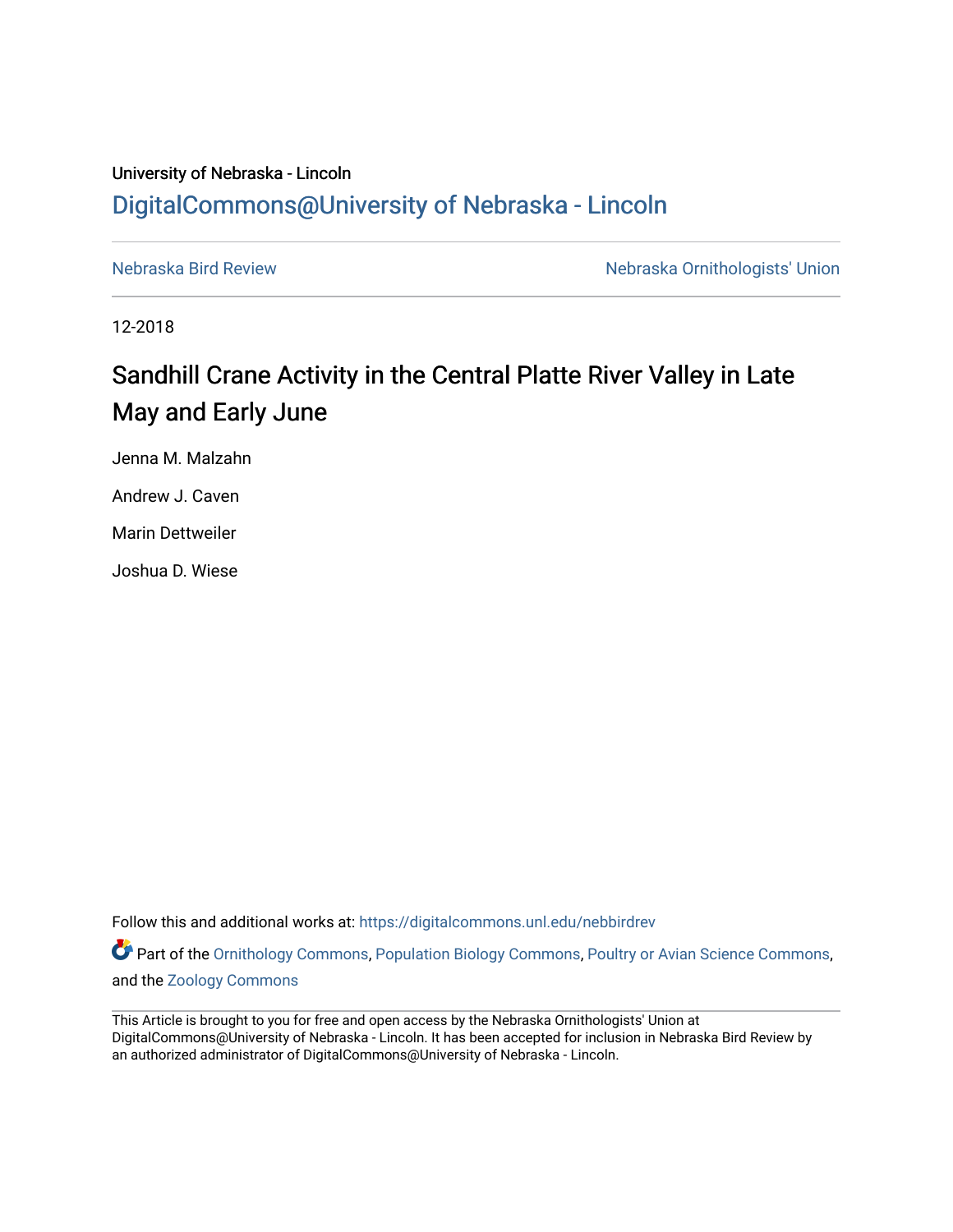### Sandhill Crane Activity in the Central Platte River Valley in Late May and Early June

Jenna Malzahn<sup>1</sup>, Andrew J. Caven<sup>1\*</sup>, Marin Dettweiler<sup>2</sup>, and Joshua D. Wiese<sup>1</sup>

<sup>1</sup>Platte River Whooping Crane Maintenance Trust, Wood River, NE 68883 2 Cornell College, Mt Vernon, IA 52314 \*Correspondence: acaven@cranetrust.org

The Central Platte River Valley (CPRV) between Chapman and Overton, Nebraska, served as a regular breeding grounds for Sandhill Cranes (*Antigone canadensis*) until the early 1900s (Silcock and Jorgensen 2018). Sandhill Cranes nest in shallow wetlands with emergent herbaceous vegetation and avoid forested habitats (Baker et al. 1995). Due to habitat loss and fragmentation, the mid-continent population no longer breeds in much of its former range in the Great Plains (Sharpe et al. 2001). Historic nesting records from the central and northern Great Plains of the United States suggest that on average Greater Sandhill Cranes (*A. c. tabida*) laid eggs by the middle of May (Walkinshaw 1973). Caven and Brinley Buckley (2017) recently observed Sandhill Cranes copulating on 09 March 2017 in the CPRV, which is a behavior generally reserved for near or on the breeding grounds, suggesting potential regional breeding (Tacha et al. 1992). Additionally, within the last 20 years nesting records have again been reported in Nebraska and adjacent states (Silcock and Jorgensen 2018).

The CPRV also serves as a crucial staging area for approximately 80% of the mid-continent Sandhill Crane population (USFWS 1981). Sandhill Cranes arrive in late February or early March and stay for about 4 weeks to build fat reserves before continuing north between late-March and mid-April (USFWS 1981, Krapu et al. 2014). As Melvin and Temple (1981) note, stopover length for individual Sandhill Cranes is governed by a combination of factors, including weather patterns, the physiological condition and dietary needs of birds, and habitat conditions at the stopover site. In this report we discuss observations of Sandhill Cranes remaining in the CPRV until early June 2018 and discuss potential explanations for this extended stay into the breeding season.

#### **Methods**

We first detected Sandhill Cranes while conducting land management work on 15 May 2018. Observational data were recorded on their behavior until 23 May  $2018$  (n = 5 obs.) when we began systematically collecting behavioral data utilizing instantaneous scan sampling (Altmann 1974;  $n = 5$  obs.). Every three minutes we recorded what behaviors the cranes were exhibiting. If there were multiple cranes displaying different behaviors, all behaviors were recorded as present during that scan. Behavior was categorized into six classes: (1) foraging, which includes food searching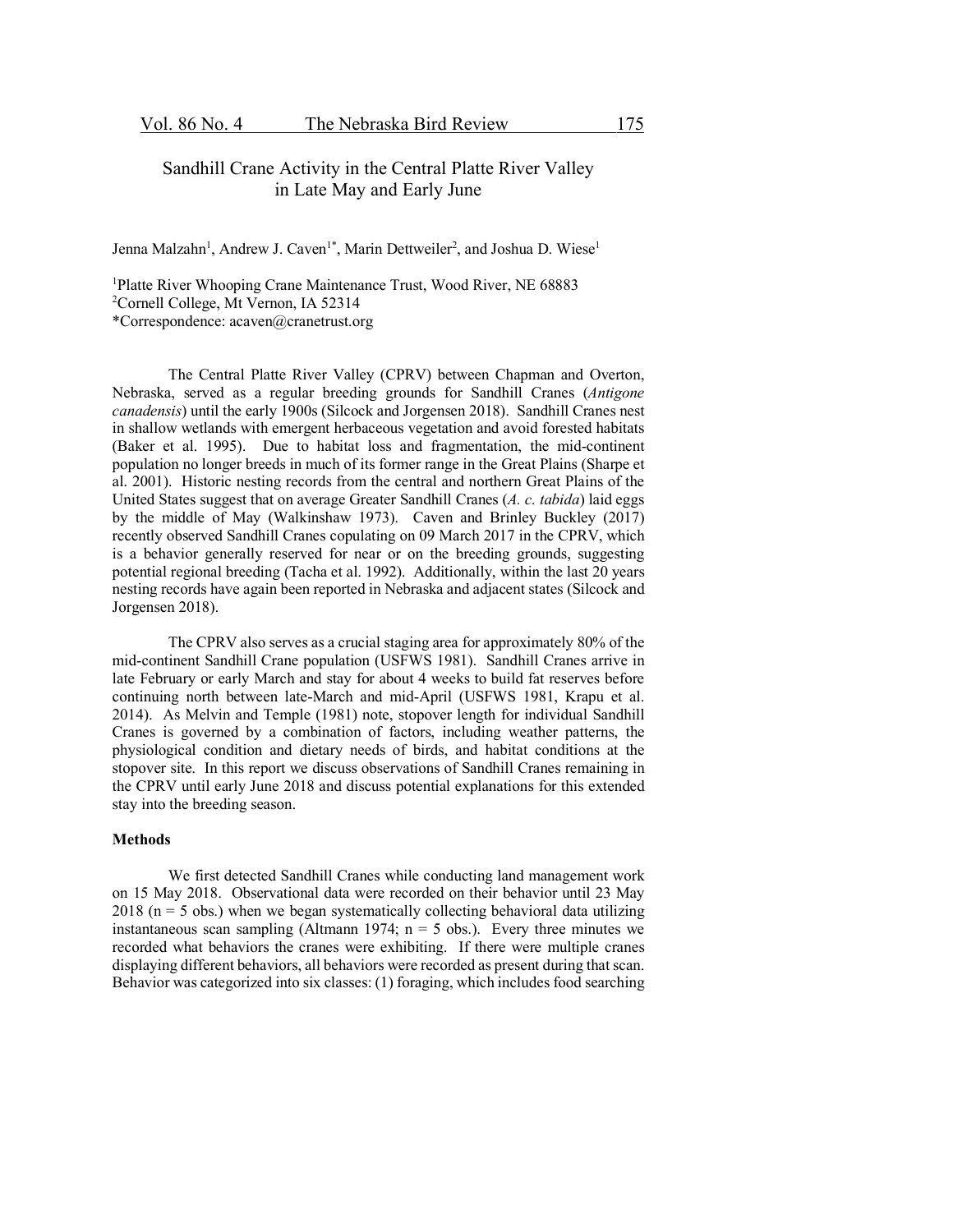behavior, (2) social, which includes all dancing, pair bonding, intraspecific aggression, or copulatory behavior, (3) physical maintenance, which includes preening feathers, bathing, and related activities, (4) alert-defensive, which includes alarm calls, wingspread displays, or bill-stab displays directed at potential interspecific threats (people, raccoons, coyotes, eagles, etc.), (5) flying, which includes all flight activity regardless of distance, and (6) parental care, which includes brooding behavior, feeding chicks, etc. Tacha (1988) and Ellis et al. (1998) were utilized to inform the creation of behavioral categories as well as to interpret behaviors. In addition to continuing to observe cranes in known locations, we solicited information on additional sightings through the Crane Trust Nature and Visitors Center (Wood River, NE; https://cranetrust.org/visit/nature-visitor-center/). We also conducted 11 driving searches on rural roads between highway 281 and Wood River, NE (~20 km distance) within 3 km of the Platte River from 18 May 2018 to 13 July 2018 to locate any additional Sandhill Crane activity.

| <b>Table 1.</b> Site description for habitats utilized by Sandhill Cranes ( <i>Antigone canadensis</i> ) in the |
|-----------------------------------------------------------------------------------------------------------------|
| Central Platte River Valley from 15 May 2018 to 7 June 2018                                                     |
|                                                                                                                 |

| <b>Site Description</b>     | Habitat Notes & Mgmt.                           | Coordinates |                    | Dates             | No.     |
|-----------------------------|-------------------------------------------------|-------------|--------------------|-------------------|---------|
|                             |                                                 |             | Latitude Longitude |                   | Seen    |
| North Bank                  | Gravity irrigated, planted                      | 40.7984     | 98.4802            | 18 May            | 2       |
| Comfield <sup>4</sup>       |                                                 |             |                    |                   |         |
| North Bank                  | Lowland tallgrass prairie, cattle               | 40.8008     | 98.4731            | 15-18 May         | 2       |
| Prairie <sup>4</sup>        | grazing, spring burn                            |             |                    |                   |         |
| Mormon Island               | Wet meadow and slough, rested                   | 40.8030     | 98.4300            | 31 May            | 2       |
| Meadow-Slough <sup>4</sup>  |                                                 |             |                    |                   |         |
| Shoemaker Island            | Lowland tallgrass prairie, cattle               | 40.7916     | 98.4585            | 1 June            | 2       |
| Prairie <sup>®</sup>        | bison grazing                                   |             |                    |                   |         |
| South Bank                  | Wet meadow, cottonwoods, savannah, low-         | 40.7748     | 98.4555            | 15 May            | 2       |
| Meadow-Savanna <sup>8</sup> | land tallgrass prairie & slough, cattle grazing |             |                    |                   |         |
| South Bank                  | Wet meadow with slough, rested                  | 40.7696     | 98.4625            | 29 May            | $1-2$   |
| Meadow-Slough <sup>8</sup>  |                                                 |             |                    |                   |         |
| South Bank                  | Irrigated with center pivot,                    | 40.7665     |                    | 98.4584 23-29 May | $1-2$   |
| Comfield <sup>8</sup>       | planted                                         |             |                    |                   |         |
| South Bank Prairie          | Depressional wetland, half planted,             | 40.7494     | 98.5001            | 16-23 May         | $1 - 3$ |
| Ag. Wetland <sup>F</sup>    | half lowland prairic, cattle grazing            |             |                    |                   |         |
| Sandpit Lake                | Cottonwood parkland, mowed yard                 | 40.8844     | 98.3615            | 6-7 June          | 1       |
|                             | adiacent to sandpit lake                        |             |                    |                   |         |

Notes:  $H(x) = 0$  attributed to pair A,  $H(x) = 0$  use attributed to pair B,  $H(x) = 0$  associated with group of 3, and  $P<sup>1</sup>$  = use associated with individual, and Dates = first and last dates cranes were detected at a particular location.

We summarized weather data from the nearest National Oceanic and Atmospheric Administration (NOAA) weather station located at Hastings Municipal Airport in Hastings, Nebraska (40.60056 °N, -98.42583 °W;  $\sim$  20 km S of study area), for the month of April 2018, to determine if unfavorable migration conditions may have influenced the Sandhill Cranes to remain in the CPRV through their typical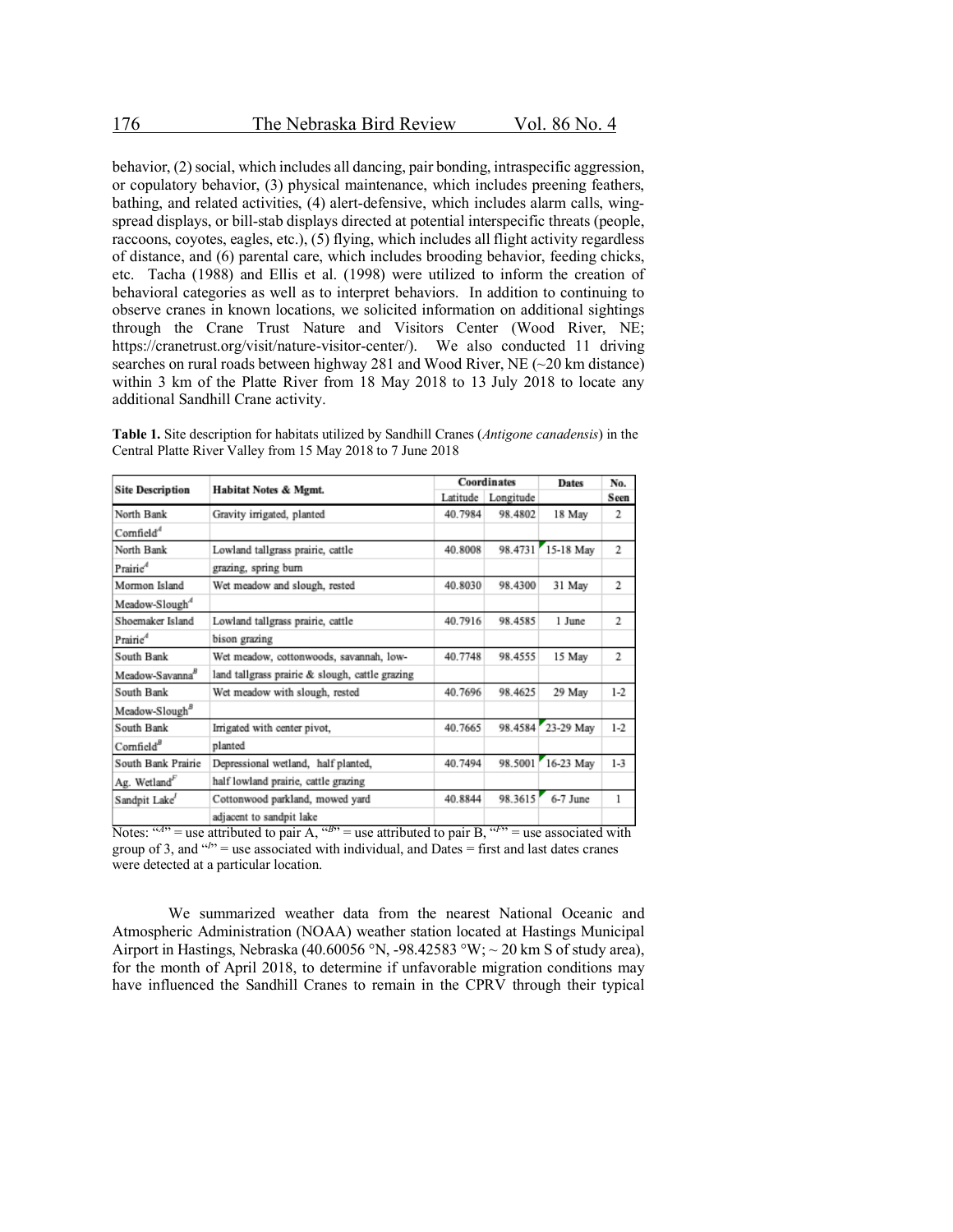nesting season. We considered minimum daily temperatures above freezing (32°F), mostly sunny skies (or clearer), an absence of precipitation, and average wind direction (southerly component, S, SE, SW, etc.) and speed  $(x > 5 \text{ mph})$  as indicators of appropriate migratory conditions (Melvin and Temple 1981, Littlefield 2010). Temperature and precipitation represent daily values, while sky and wind conditions were determined using values from between 10:00 and 14:00 hrs. based on data from Melvin and Temple (1981) and Littlefield (2010) on the departure times of migrating Sandhill Cranes.

#### **Results**

We detected two pairs of adult Sandhill Cranes in two different locations on 15 May 2018 (Table 1). We then detected three injured adult Sandhill Cranes in a third location on 16 May 2018 (Table 1). Two of the three Sandhill Cranes each had a missing leg and the third crane's leg was broken above the tibiotarsal joint; however, all were still capable of foraging and flight. Later, on 6 June 2018, a Sandhill Crane was reported to the Crane Trust Nature and Visitor Center north of our survey area near Grand Island, Nebraska (Sandpit Lake, Table 1). In all, Sandhill Cranes were located in nine distinct locations throughout the CPRV from 15 May 2018 to 07 June 2018 (Table 1). Considering their temporal and spatial occurrence, we estimate that there were seven to eight unique individual cranes present in the late May to early June period (Table 1). However, without making assumptions about their movements, there could have been a significantly higher number of Sandhill Cranes present (Table 1). They were detected in a diversity of habitats including lowland tallgrass prairie and wet meadow (Table 1; for habitat definitions see Currier 1982, Harner and Whited 2011). Sandhill Cranes were generally detected within 2 km of the Platte River ( $\bar{x}$ +SD)  $= 1.19 + 1.28$  km).

Through 33 total instantaneous scan samples collected from 5 site visits we recorded four different categories of crane behavior, including foraging (82%), physical maintenance (3%), alert-defense (6%), and flying (3%). This is a relatively small sample, but the data suggests the cranes were behaving more like migrants than local breeders. On 15 May 2018 we noted potential nesting behavior from two Sandhill Crane pairs at two separate locations (South Bank Meadow-Savanna and North Bank Prairie, Table 1; Gerber et al. 2014). In both cases pairs were separated by over 100 m with one crane foraging and the other remaining stationary for the duration of the observation ( $\sim$  20 min.). We did not detect this behavior again during our study and we were unable to search either location as potential nest tending behavior ended before we were able to search at one site and we were not granted private property access to the other.

There were a limited number of days in April which had favorable conditions for migration. A total of 9 days (30%) met three of the four weather parameters, while only 3 days (10%) fit all weather parameters for acceptable migration conditions based on our weather model. While sky visibility and precipitation met the parameters frequently (53.3% and 70%, respectively), daily average temperatures in the first half of April (1-15 April 2018, 36.8°F) were -11.5°F below the recorded historic average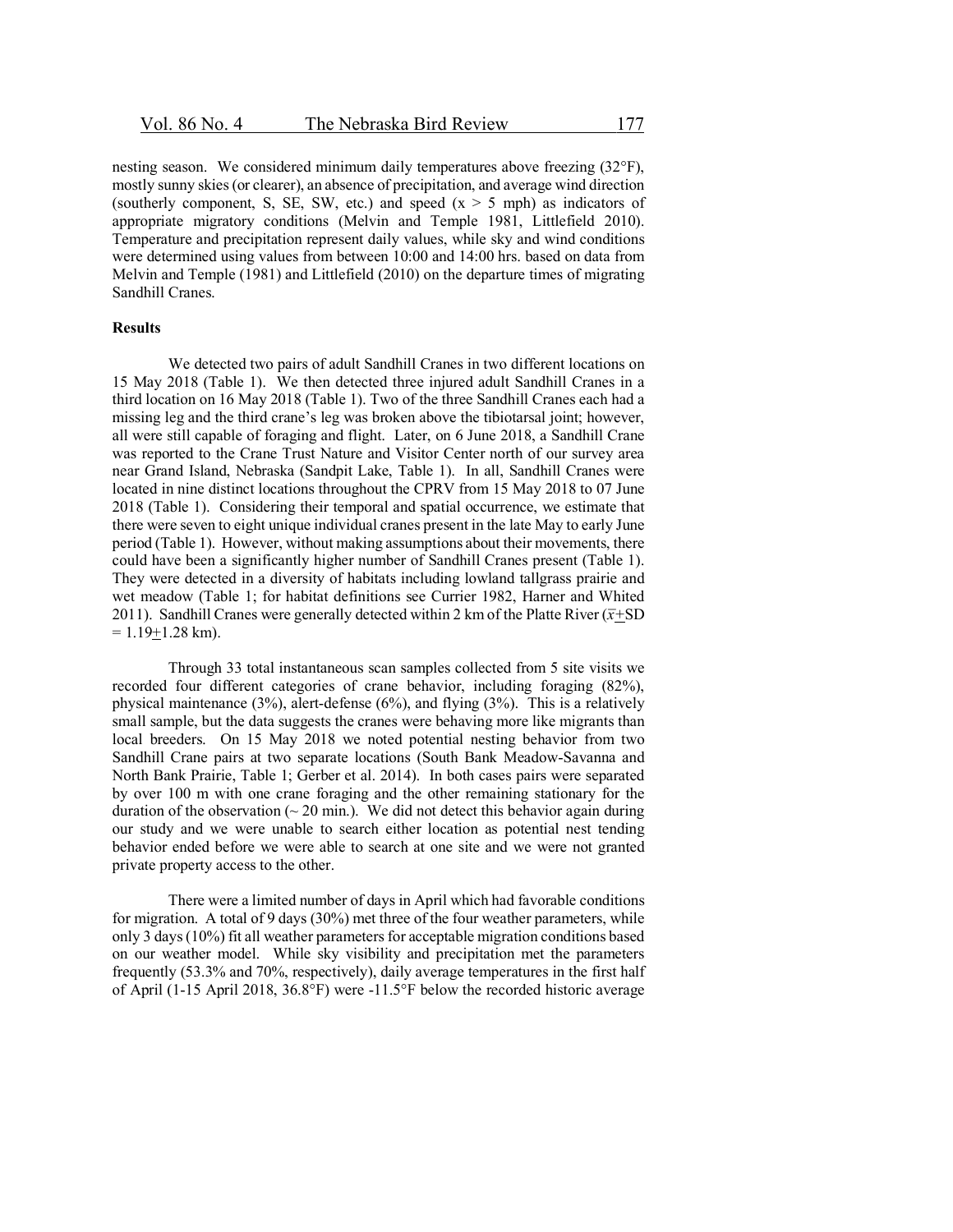and temperatures in the second half of the month (15-30 April 2018, 49.9°F) were - 3.4°F below the recorded average (NOAA 2018). Additionally, just 8 days (26.7%) had wind directions and speeds appropriate for migration.

#### **Discussion**

Sandhill Cranes rarely initiate migration under unfavorable weather conditions (Melvin and Temple 1981). As Krapu et al. (2014) demonstrates, Sandhill Cranes delayed departure by two to three weeks when cold fronts and overcast skies arrived in early April, resulting in an estimated 150,000 Sandhill Cranes remaining until mid-April 2007. Caven (2018a, b, c) described a similarly delayed departure during the 2018 spring migration. Though a large number of Sandhill Cranes had arrived in the CPRV by 07 March 2018  $(279,000\pm46,500)$ ; Caven 2018a), and peak numbers were detected by 22 March 2018 (598,000±111,000; Caven 2018b), large numbers remained into the second week of April (10 April, 238,000±26,600; Caven 2018c), likely a result of a strong cold front which brought well below average temperatures and winds predominantly out of the north. In April 2018 only 3 days fit all of the weather parameters defined by our model as appropriate for migration. Using the 10+ mph wind threshold associated with *en masse* migration described by Littlefield (2010), only 2 days (6.67%) in April were ideal for migration. Unfavorable weather conditions increase the labor of flight and decrease the speed of travel (Melvin and Temple 1981). Cranes weakened by sickness and injury may not be able to exert extra energy, further limiting their capacity to migrate. Research also indicates that individual cranes with poor body conditions require longer stopovers to recover and restore lipid reserves (Melvin and Temple 1981, Krapu et al. 2014). Though behavior potentially associated with nesting activity was observed in two seemingly healthy pairs of Sandhill Cranes at the beginning of this study, all further observation suggested that the Sandhill Cranes spent the majority of their remaining time in the CPRV foraging, which is indicative of efforts to improve body condition. Despite search efforts continuing until 13 July 2018 no Sandhill Cranes were detected in the study area after 07 June 2018, suggesting that the Sandhill Cranes potentially moved north to their typical breeding grounds, or a to more northerly staging area after improving their condition.

Foraging was observed in diverse habitats including cornfields, which supply an abundant and highly metabolizable food, and wet meadows and lowland tallgrass prairies, which supply dietary necessities such as protein and nutrients (USFWS 1981, Krapu et al. 2014; Table 1). Corn fields likely had a depleted supply of waste corn during our observations, following both the mass waterfowl and crane migrations through the CPRV (Pearse et al. 2010). However, the wet meadows and lowland tallgrass prairie habitats used by cranes in our study likely contained high value forage resources such as macroinvertebrates (Davis and Vohs 1993, Sparling and Krapu 1994). These native habitats also play an important role as a stage for Sandhill Crane social behavior, including pair bonding activity (Tacha 1988). Additionally, herbaceous wetland habitats in the CPRV, particular wet meadows interspersed with slough and marsh features, have several characteristics of typical Sandhill Crane nesting habitat (Baker et al. 1995). We suggest the primary reason that 7-8 cranes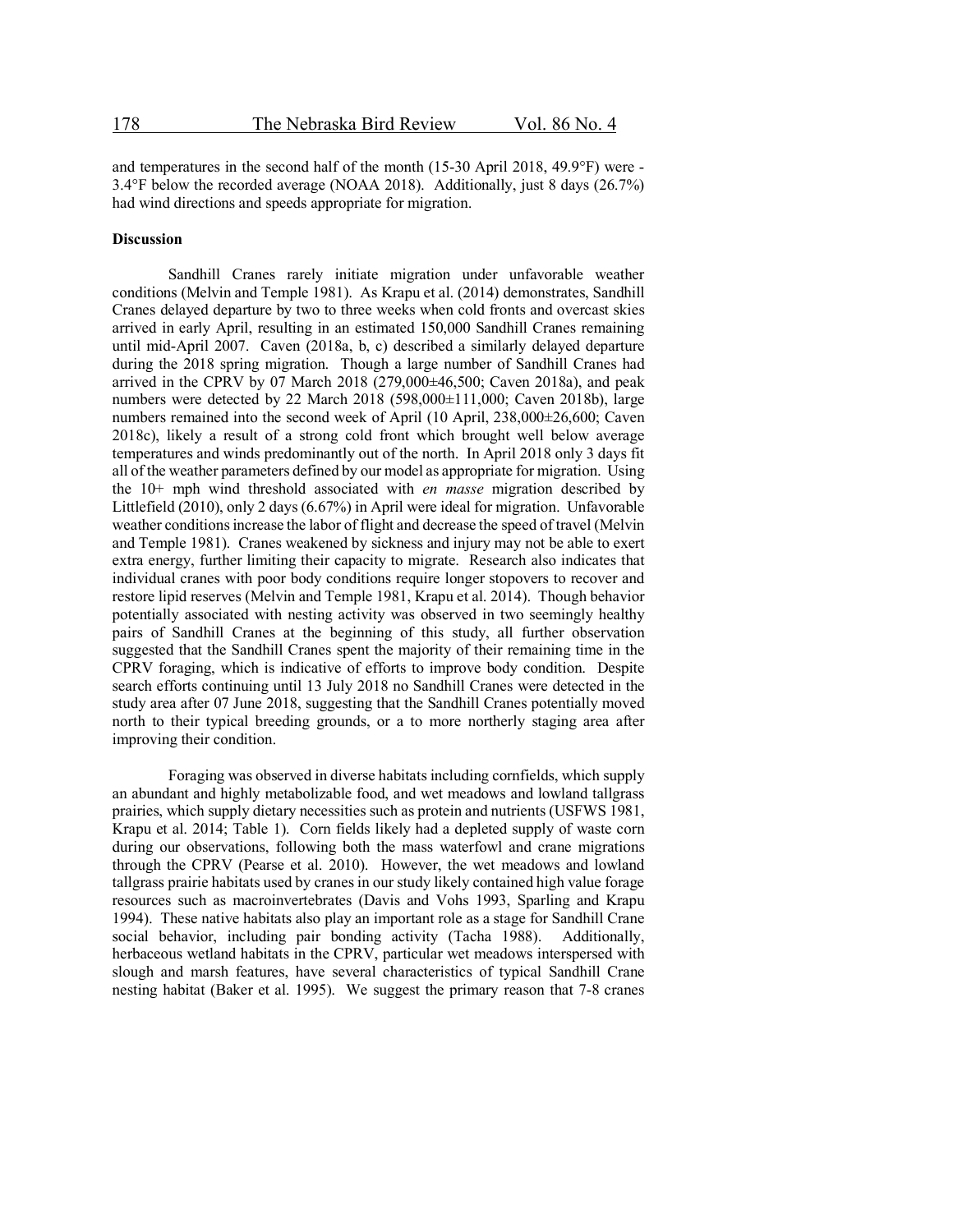remained in the CPRV until early June was that unfavorable weather conditions for migration predominated throughout the month in combination with poor body condition of individual birds or a member of a mated pair (Tacha 1988, Gerber et al. 2014). However, two mated pairs displayed altered behavior consistent with nest tending at two sites apparently suitable for nesting based on non-systematic observations from the beginning of our study (Gerber et al. 2014; Table 1). Continued large scale wet meadow and lowland grassland restoration efforts completed over the last forty years in the CPRV may promote site use outside of the typical migration time window and potentially encouraging nesting behavior, particularly when migration conditions do not allow for a timely departure for some cranes in April (Davis and Vohs 1993, Sparling and Krapu 1994).

#### **Acknowledgements**

Research was funded by the Crane Trust, Johanna DeStefano via the Lila O. Wilson Biological Monitoring Internship, and Cornell College, Mount Vernon, Iowa, via their student internship program. We want to thank all our partners for their support of our student-led natural history research.

#### **Literature Cited**

- Altmann J. 1974. Observational study of behavior: sampling methods. Behaviour 49:227-267.
- Baker BW, Cade BS, Mangus WL, and McMillen LL. 1995. Spatial analysis of Sandhill Crane nesting habitat. The Journal of Wildlife Management 59:752- 758.
- Caven AJ, Brinley Buckley EM. 2017. Greater Sandhill Crane (*Antigone canadensis tabida*) copulation detected along the Big Bend of the Platte River, southcentral Nebraska. The Nebraska Bird Review 85(2):83-84.
- Caven AJ. 2018a. Sandhill Crane Counts Week 4. The Prairie Pulse: News and Events, 08 March 2018. https://cranetrust.org/news-events/article/2018/03 /08/sandhill-crane-counts-week-4
- Caven AJ. 2018b. Sandhill Crane Counts Week 6. The Prairie Pulse: News and Events, 24 March 2018. https://cranetrust.org/news-events/article/2018/03 /24/sandhill-crane-counts-week-6
- Caven AJ. 2018c. Sandhill Crane Counts Week 8 & 9. The Prairie Pulse: News and Events, 10 April 2018. https://cranetrust.org/news-events/article/2018/04 /10/sandhill-crane-counts-week-8-9
- Currier PJ. 1982. The floodplain vegetation of the Platte River: phytosociology, forest development, and seedling establishment. Dissertation, Iowa State University, Ames, IA, USA.